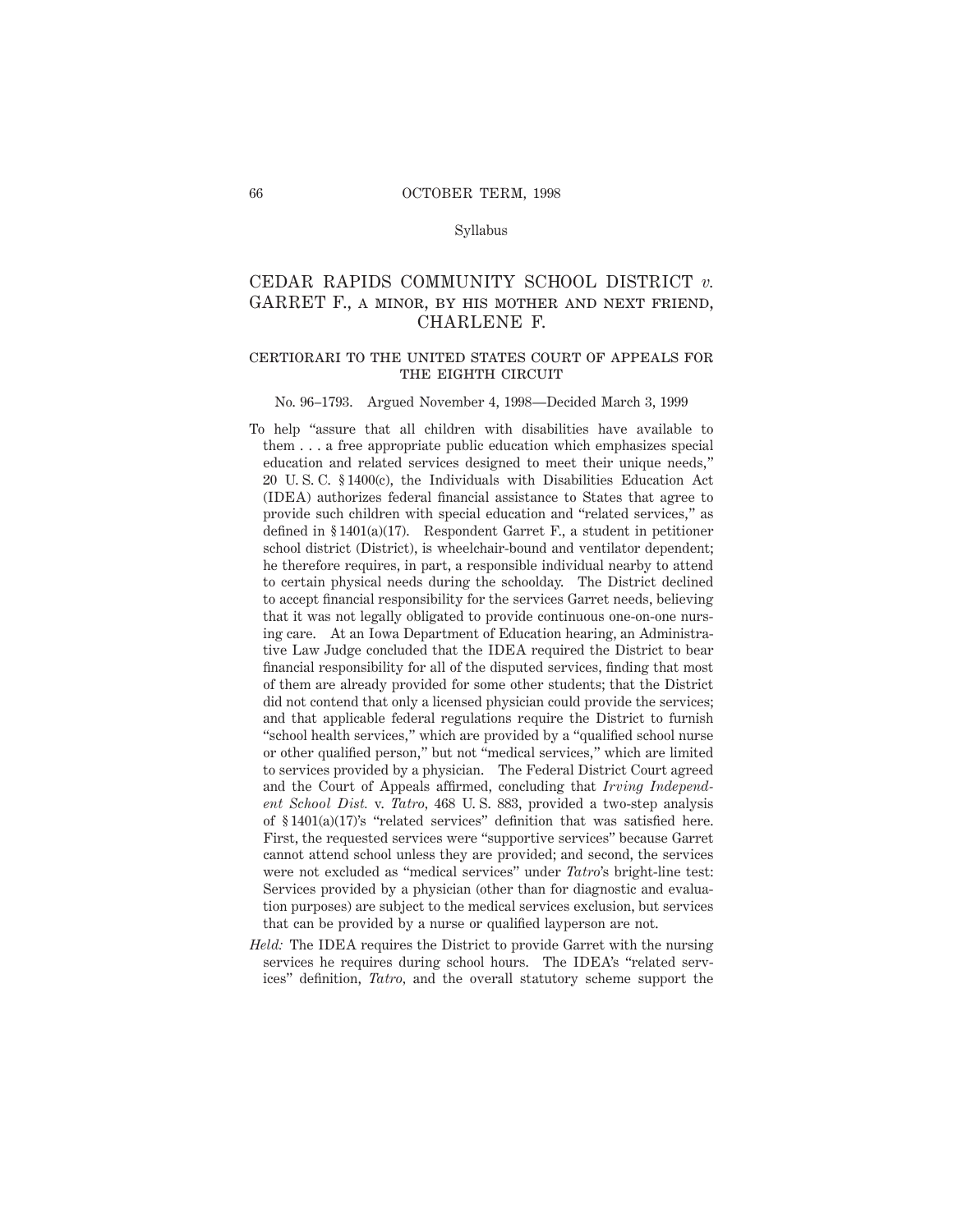#### Syllabus

Court of Appeals' decision. The "related services" definition broadly encompasses those supportive services that "may be required to assist a child with a disability to benefit from special education,"  $\S 1401(a)(17)$ , and the District does not challenge the Court of Appeals' conclusion that the services at issue are "supportive services." Furthermore, § 1401(a)(17)'s general "related services" definition is illuminated by a parenthetical phrase listing examples of services that are included within the statute's coverage, including "medical services" if they are "for diagnostic and evaluation purposes." Although the IDEA itself does not define "medical services" more specifically, this Court in *Tatro* concluded that the Secretary of Education had reasonably determined that "medical services" referred to services that must be performed by a physician, and not to school health services. 468 U. S., at 892–894. The cost-based, multifactor test proposed by the District is supported by neither the statute's text nor the regulations upheld in *Tatro.* Moreover, the District offers no explanation why characteristics such as cost make one service any more "medical" than another. Absent an elaboration of the statutory terms plainly more convincing than that reviewed in *Tatro,* there is no reason to depart from settled law. Although the District may have legitimate concerns about the financial burden of providing the services Garret needs, accepting its cost-based standard as the sole test for determining  $$1401(a)(17)'$ s scope would require the Court to engage in judicial lawmaking without any guidance from Congress. It would also create tension with the IDEA's purposes, since Congress intended to open the doors of public education to all qualified children and required participating States to educate disabled children with nondisabled children whenever possible, *Board of Ed. of Hendrick Hudson Central School Dist., Westchester Cty.* v. *Rowley,* 458 U. S. 176, 192, 202. Pp. 73–79.

106 F. 3d 822, affirmed.

STEVENS, J., delivered the opinion of the Court, in which REHNQUIST, C. J., and O'Connor, Scalia, Souter, Ginsburg, and Breyer, JJ., joined. Thomas, J., filed a dissenting opinion, in which KENNEDY, J., joined, *post,* p. 79.

*Sue Luettjohann Seitz* argued the cause for petitioners. With her on the briefs was *Edward M. Mansfield.*

*Douglas R. Oelschlaeger* argued the cause for respondents. With him on the brief was *Diane Kutzko.*

*Beth S. Brinkmann* argued the cause for the United States as *amicus curiae* urging affirmance. With her on the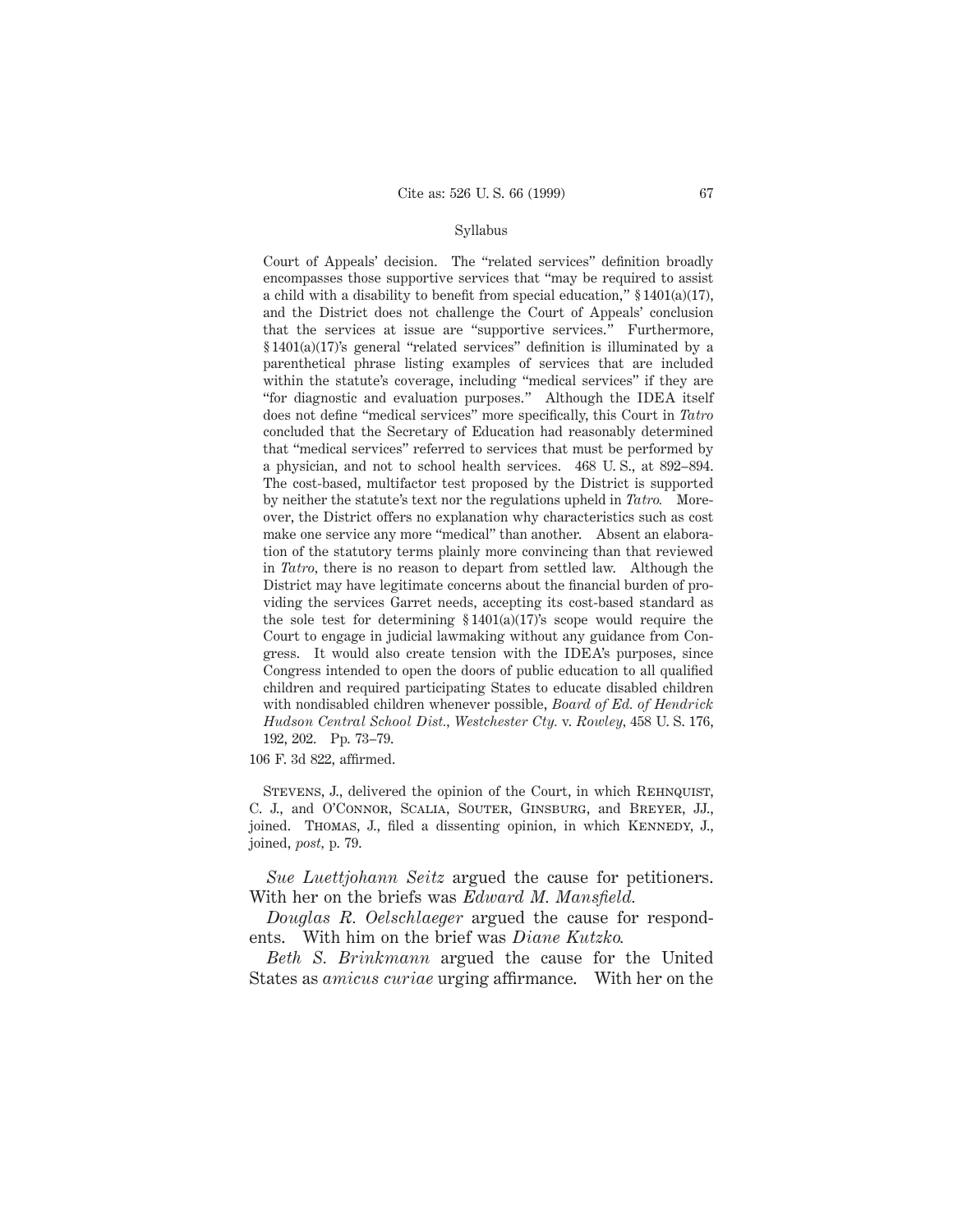brief were *Solicitor General Waxman, Acting Assistant Attorney General Lee, Deputy Solicitor General Underwood, David K. Flynn,* and *Seth M. Galanter.*\*

# Justice Stevens delivered the opinion of the Court.

The Individuals with Disabilities Education Act (IDEA), 84 Stat. 175, as amended, was enacted, in part, "to assure that all children with disabilities have available to them . . . a free appropriate public education which emphasizes special education and related services designed to meet their unique needs." 20 U.S.C. § 1400(c). Consistent with this purpose, the IDEA authorizes federal financial assistance to States that agree to provide disabled children with special education and "related services." See §§ 1401(a)(18), 1412(1). The question presented in this case is whether the definition of "related services" in  $\S 1401(a)(17)^1$  requires a public school

Originally, the statute was enacted without a definition of "related services." See Education of the Handicapped Act, 84 Stat. 175. In 1975, Congress added the definition at issue in this case. Education for All Handicapped Children Act of 1975, § 4(a)(4), 89 Stat. 775. Aside from nonsubstantive changes and added examples of included services, see, *e. g.,* Individuals with Disabilities Education Act Amendments of 1997, § 101, 111 Stat. 45; Individuals with Disabilities Education Act Amendments of 1991, § 25(a)(1)(B), 105 Stat. 605; Education of the Handicapped Act

<sup>\*</sup>*Gwendolyn H. Gregory* and *Julie Underwood* filed a brief for the National School Boards Association as *amicus curiae* urging reversal.

Briefs of *amici curiae* urging affirmance were filed for the American Academy of Pediatrics et al. by *Paul M. Smith* and *Nory Miller;* and for the National Association of Protection and Advocacy Systems et al. by *Leslie Seid Margolis.*

<sup>&</sup>lt;sup>1</sup> "The term 'related services' means transportation, and such developmental, corrective, and other supportive services (including speech pathology and audiology, psychological services, physical and occupational therapy, recreation, including therapeutic recreation, social work services, counseling services, including rehabilitation counseling, and medical services, except that such medical services shall be for diagnostic and evaluation purposes only) as may be required to assist a child with a disability to benefit from special education, and includes the early identification and assessment of disabling conditions in children." 20 U. S. C. § 1401(a)(17).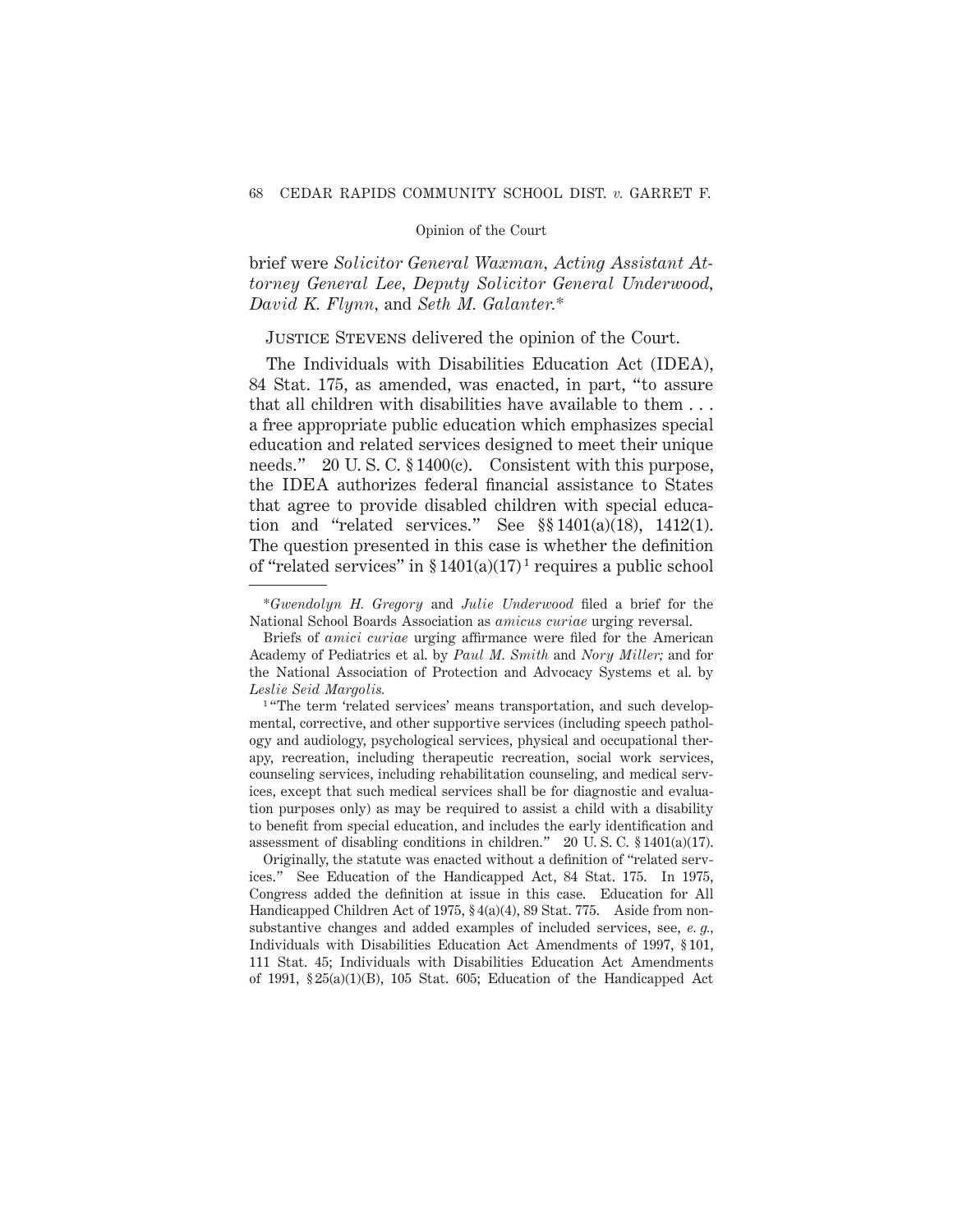district in a participating State to provide a ventilatordependent student with certain nursing services during school hours.

I

Respondent Garret F. is a friendly, creative, and intelligent young man. When Garret was four years old, his spinal column was severed in a motorcycle accident. Though paralyzed from the neck down, his mental capacities were unaffected. He is able to speak, to control his motorized wheelchair through use of a puff and suck straw, and to operate a computer with a device that responds to head movements. Garret is currently a student in the Cedar Rapids Community School District (District), he attends regular classes in a typical school program, and his academic performance has been a success. Garret is, however, ventilator dependent,<sup>2</sup> and therefore requires a responsible individual nearby to attend to certain physical needs while he is in school.<sup>3</sup>

Amendments of 1990, § 101(c), 104 Stat. 1103, the relevant language in  $§ 1401(a)(17)$  has not been amended since 1975. All references to the IDEA herein are to the 1994 version as codified in Title 20 of the United States Code—the version of the statute in effect when this dispute arose.

<sup>2</sup> In his report in this case, the Administrative Law Judge explained: "Being ventilator dependent means that [Garret] breathes only with external aids, usually an electric ventilator, and occasionally by someone else's manual pumping of an air bag attached to his tracheotomy tube when the ventilator is being maintained. This later procedure is called ambu bagging." App. to Pet. for Cert. 19a.

<sup>&</sup>lt;sup>3</sup> "He needs assistance with urinary bladder catheterization once a day, the suctioning of his tracheotomy tube as needed, but at least once every six hours, with food and drink at lunchtime, in getting into a reclining position for five minutes of each hour, and ambu bagging occasionally as needed when the ventilator is checked for proper functioning. He also needs assistance from someone familiar with his ventilator in the event there is a malfunction or electrical problem, and someone who can perform emergency procedures in the event he experiences autonomic hyperreflexia. Autonomic hyperreflexia is an uncontrolled visceral reaction to anxiety or a full bladder. Blood pressure increases, heart rate increases,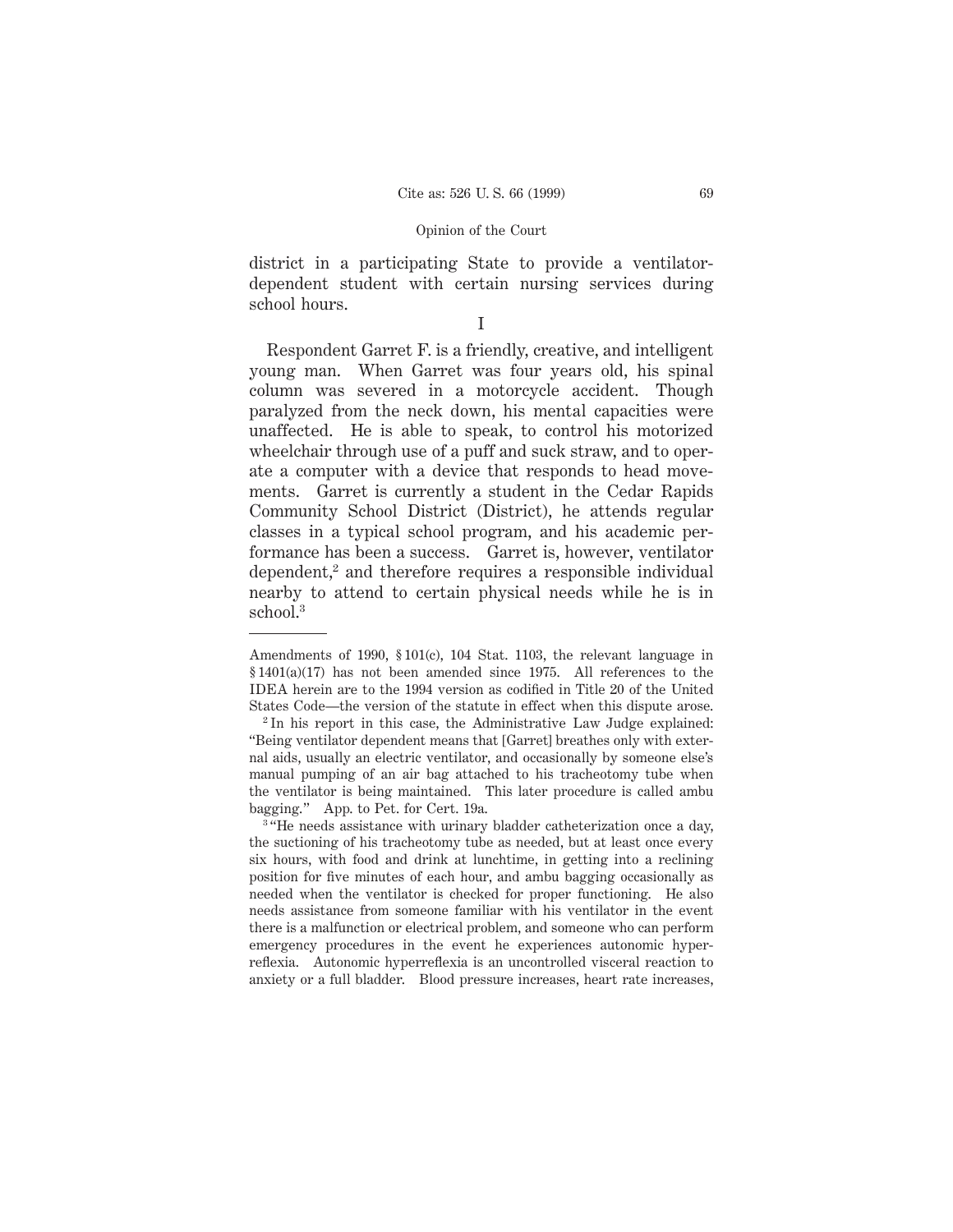During Garret's early years at school his family provided for his physical care during the schoolday. When he was in kindergarten, his 18-year-old aunt attended him; in the next four years, his family used settlement proceeds they received after the accident, their insurance, and other resources to employ a licensed practical nurse. In 1993, Garret's mother requested the District to accept financial responsibility for the health care services that Garret requires during the schoolday. The District denied the request, believing that it was not legally obligated to provide continuous one-on-one nursing services.

Relying on both the IDEA and Iowa law, Garret's mother requested a hearing before the Iowa Department of Education. An Administrative Law Judge (ALJ) received extensive evidence concerning Garret's special needs, the District's treatment of other disabled students, and the assistance provided to other ventilator-dependent children in other parts of the country. In his 47-page report, the ALJ found that the District has about 17,500 students, of whom approximately 2,200 need some form of special education or special services. Although Garret is the only ventilatordependent student in the District, most of the health care services that he needs are already provided for some other students.4 "The primary difference between Garret's situation and that of other students is his dependency on his ventilator for life support." App. to Pet. for Cert. 28a. The ALJ noted that the parties disagreed over the training or

and flushing and sweating may occur. Garret has not experienced autonomic hyperreflexia frequently in recent years, and it has usually been alleviated by catheterization. He has not ever experienced autonomic hyperreflexia at school. Garret is capable of communicating his needs orally or in another fashion so long as he has not been rendered unable to do so by an extended lack of oxygen." *Id.,* at 20a.

<sup>4</sup> "Included are such services as care for students who need urinary catheterization, food and drink, oxygen supplement positioning, and suctioning." *Id.,* at 28a; see also *id.,* at 53a.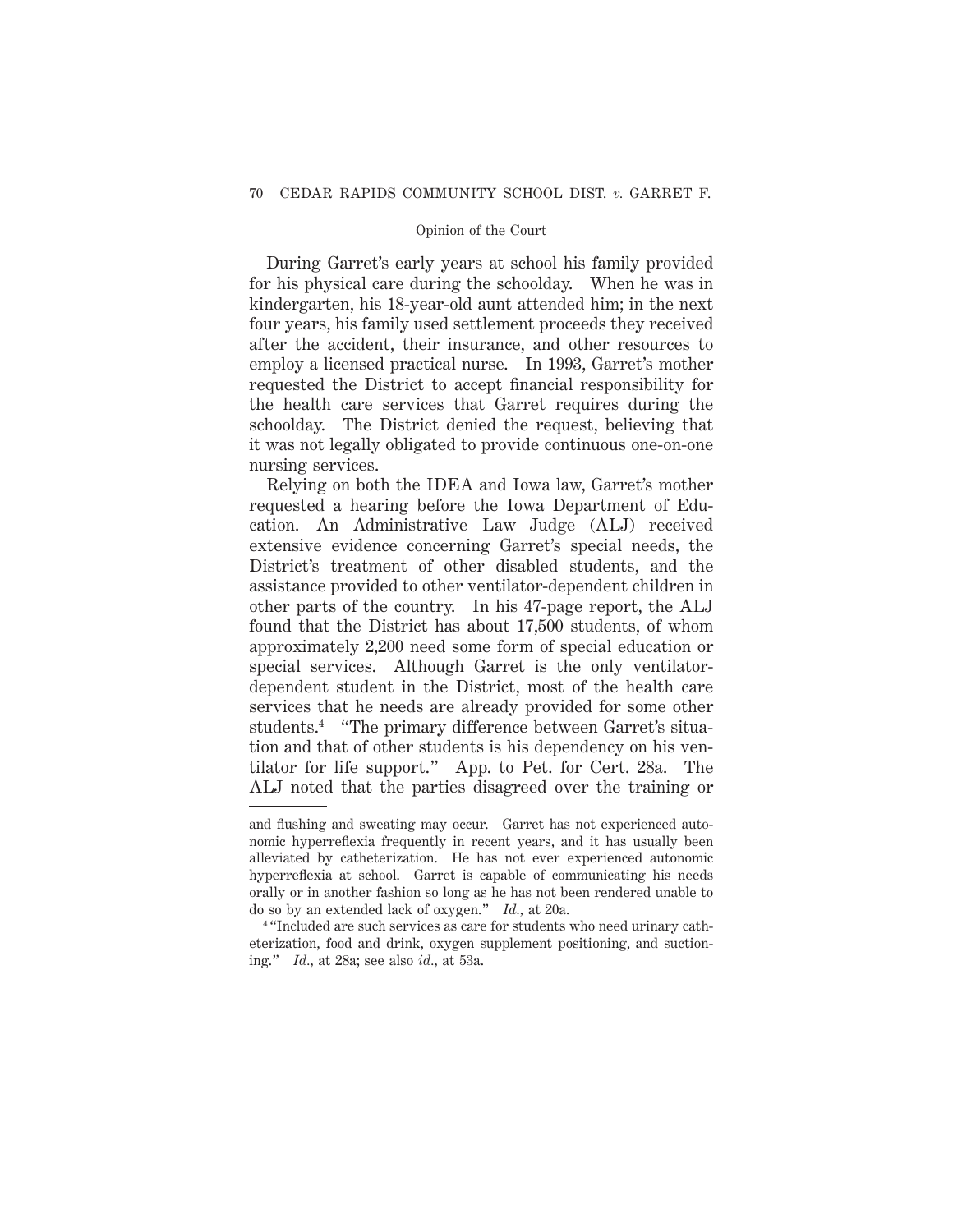licensure required for the care and supervision of such students, and that those providing such care in other parts of the country ranged from nonlicensed personnel to registered nurses. However, the District did not contend that only a licensed physician could provide the services in question.

The ALJ explained that federal law requires that children with a variety of health impairments be provided with "special education and related services" when their disabilities adversely affect their academic performance, and that such children should be educated to the maximum extent appropriate with children who are not disabled. In addition, the ALJ explained that applicable federal regulations distinguish between "school health services," which are provided by a "qualified school nurse or other qualified person," and "medical services," which are provided by a licensed physician. See 34 CFR §§ 300.16(a), (b)(4), (b)(11) (1998). The District must provide the former, but need not provide the latter (except, of course, those "medical services" that are for diagnostic or evaluation purposes, 20 U.S.C.  $$1401(a)(17)$ . According to the ALJ, the distinction in the regulations does not just depend on "the title of the person providing the service"; instead, the "medical services" exclusion is limited to services that are "in the special training, knowledge, and judgment of a physician to carry out." App. to Pet. for Cert. 51a. The ALJ thus concluded that the IDEA required the District to bear financial responsibility for all of the services in dispute, including continuous nursing services.5

<sup>5</sup> In addition, the ALJ's opinion contains a thorough discussion of "other tests and criteria" pressed by the District, *id.,* at 52a, including the burden on the District and the cost of providing assistance to Garret. Although the ALJ found no legal authority for establishing a cost-based test for determining what related services are required by the statute, he went on to reject the District's arguments on the merits. See *id.,* at 42a–53a. We do not reach the issue here, but the ALJ also found that Garret's in-school needs must be met by the District under an Iowa statute as well as the IDEA. *Id.,* at 54a–55a.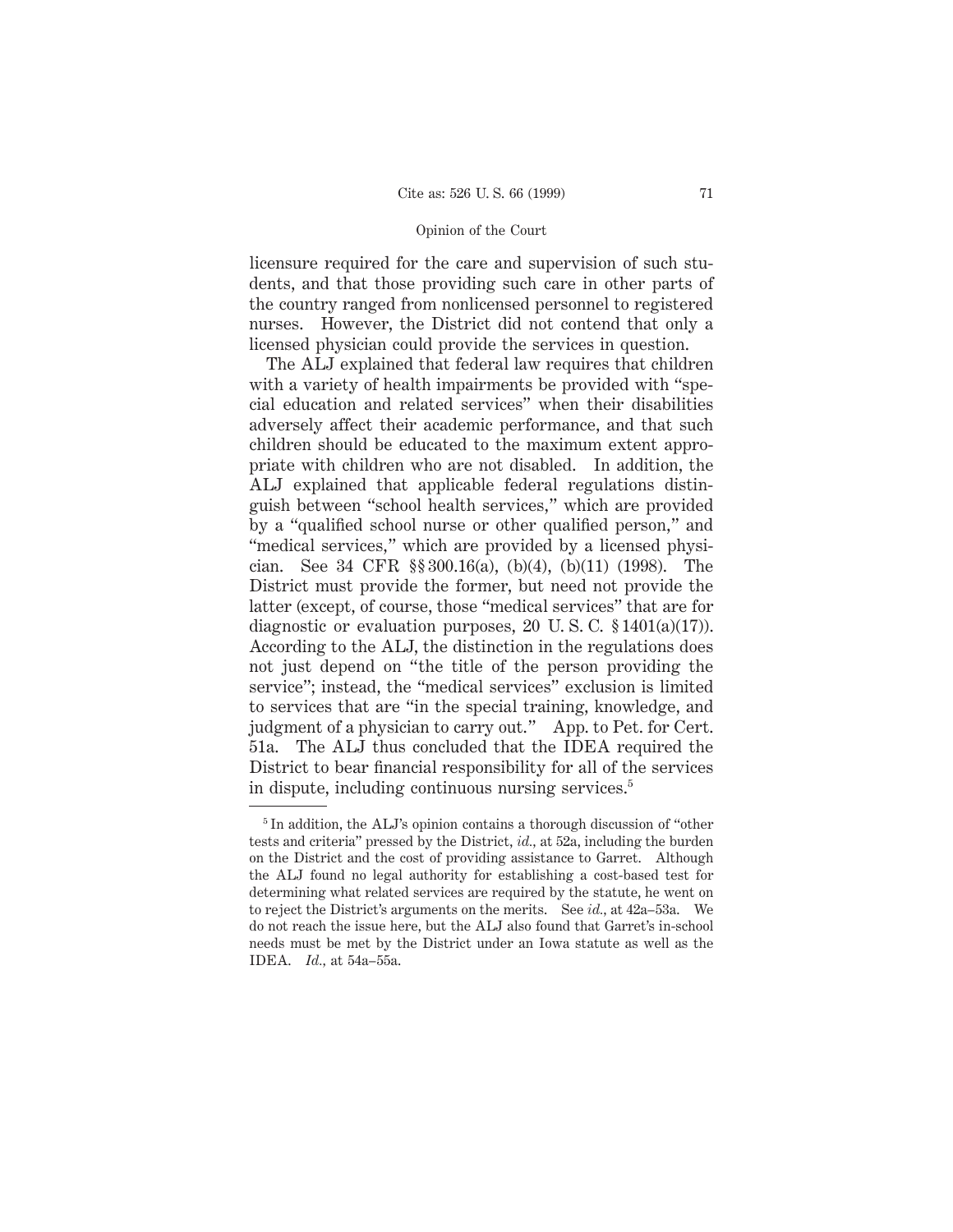The District challenged the ALJ's decision in Federal District Court, but that court approved the ALJ's IDEA ruling and granted summary judgment against the District. *Id.,* at 9a, 15a. The Court of Appeals affirmed. 106 F. 3d 822 (CA8 1997). It noted that, as a recipient of federal funds under the IDEA, Iowa has a statutory duty to provide all disabled children a "free appropriate public education," which includes "related services." See *id.,* at 824. The Court of Appeals read our opinion in *Irving Independent School Dist.* v. *Tatro,* 468 U. S. 883 (1984), to provide a two-step analysis of the "related services" definition in § 1401(a)(17)—asking first, whether the requested services are included within the phrase "supportive services"; and second, whether the services are excluded as "medical services." 106 F. 3d, at 824–825. The Court of Appeals succinctly answered both questions in Garret's favor. The court found the first step plainly satisfied, since Garret cannot attend school unless the requested services are available during the schoolday. *Id.,* at 825. As to the second step, the court reasoned that *Tatro* "established a bright-line test: the services of a physician (other than for diagnostic and evaluation purposes) are subject to the medical services exclusion, but services that can be provided in the school setting by a nurse or qualified layperson are not." 106 F. 3d, at 825.

In its petition for certiorari, the District challenged only the second step of the Court of Appeals' analysis. The District pointed out that some federal courts have not asked whether the requested health services must be delivered by a physician, but instead have applied a multifactor test that considers, generally speaking, the nature and extent of the services at issue. See, *e. g., Neely* v. *Rutherford County School,* 68 F. 3d 965, 972–973 (CA6 1995), cert. denied, 517 U. S. 1134 (1996); *Detsel* v. *Board of Ed. of Auburn Enlarged City School Dist.,* 820 F. 2d 587, 588 (CA2) *(per curiam),* cert. denied, 484 U. S. 981 (1987). We granted the District's petition to resolve this conflict. 523 U. S. 1117 (1998).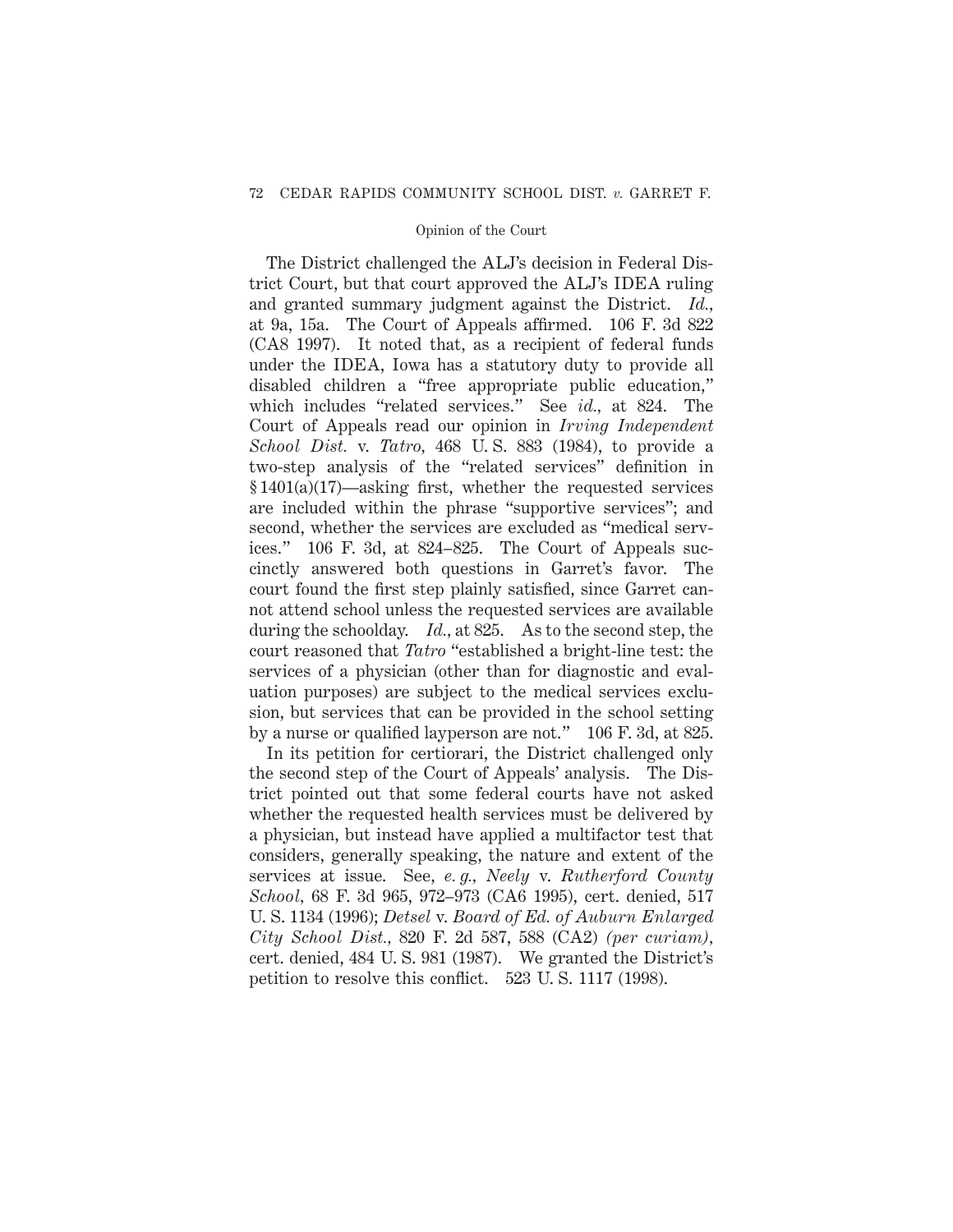### II

The District contends that  $\S 1401(a)(17)$  does not require it to provide Garret with "continuous one-on-one nursing services" during the schoolday, even though Garret cannot remain in school without such care. Brief for Petitioner 10. However, the IDEA's definition of "related services," our decision in *Irving Independent School Dist.* v. *Tatro,* 468 U. S. 883 (1984), and the overall statutory scheme all support the decision of the Court of Appeals.

The text of the "related services" definition, see n. 1, *supra,* broadly encompasses those supportive services that "may be required to assist a child with a disability to benefit from special education." As we have already noted, the District does not challenge the Court of Appeals' conclusion that the in-school services at issue are within the covered category of "supportive services." As a general matter, services that enable a disabled child to remain in school during the day provide the student with "the meaningful access to education that Congress envisioned." *Tatro,* 468 U. S., at 891 (" 'Congress sought primarily to make public education available to handicapped children' and 'to make such access meaningful'" (quoting *Board of Ed. of Hendrick Hudson Central School Dist., Westchester Cty.* v. *Rowley,* 458 U. S. 176, 192 (1982))).

This general definition of "related services" is illuminated by a parenthetical phrase listing examples of particular services that are included within the statute's coverage. § 1401(a)(17). "[M]edical services" are enumerated in this list, but such services are limited to those that are "for diagnostic and evaluation purposes." *Ibid.* The statute does not contain a more specific definition of the "medical services" that are excepted from the coverage of § 1401(a)(17).

The scope of the "medical services" exclusion is not a matter of first impression in this Court. In *Tatro* we concluded that the Secretary of Education had reasonably determined that the term "medical services" referred only to services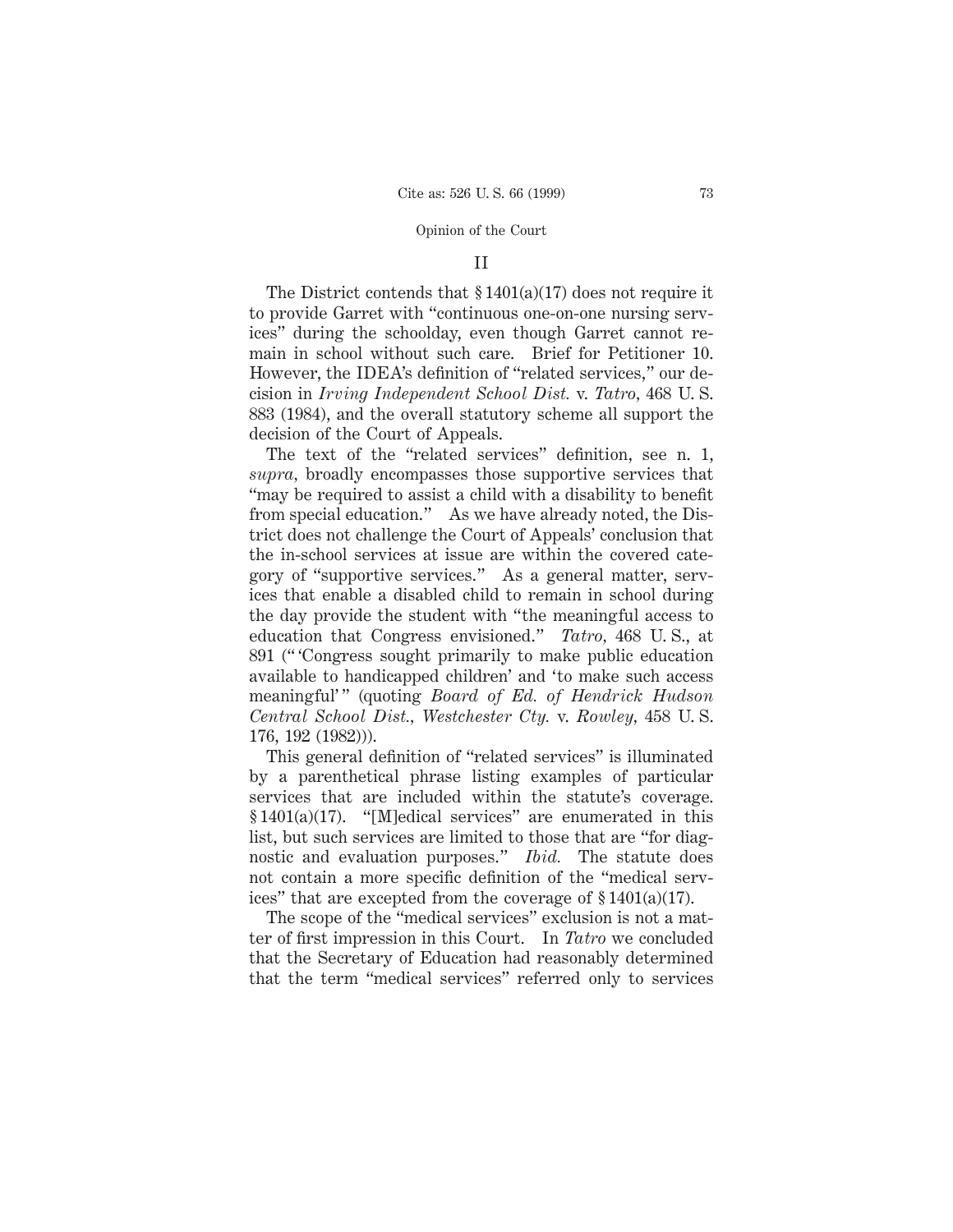that must be performed by a physician, and not to school health services. 468 U.S., at 892–894. Accordingly, we held that a specific form of health care (clean intermittent catheterization) that is often, though not always, performed by a nurse is not an excluded medical service. We referenced the likely cost of the services and the competence of school staff as justifications for drawing a line between physician and other services, *ibid.,* but our endorsement of that line was unmistakable.<sup>6</sup> It is thus settled that the phrase

.....

<sup>&</sup>lt;sup>6</sup> "The regulations define 'related services' for handicapped children to include 'school health services,' 34 CFR § 300.13(a) (1983), which are defined in turn as 'services provided by a qualified school nurse or other qualified person,' § 300.13(b)(10). 'Medical services' are defined as 'services provided by a licensed physician.' § 300.13(b)(4). Thus, the Secretary has [reasonably] determined that the services of a school nurse otherwise qualifying as a 'related service' are not subject to exclusion as a 'medical service,' but that the services of a physician are excludable as such.

<sup>&</sup>quot;. . . *By limiting the 'medical services' exclusion to the services of a physician or hospital,* both far more expensive, the Secretary has given a permissible construction to the provision." 468 U. S., at 892–893 (emphasis added) (footnote omitted); see also *id.,* at 894 ("[T]he regulations state that school nursing services must be provided only if they can be performed by a nurse or other qualified person, not if they must be performed by a physician").

Based on certain policy letters issued by the Department of Education, it seems that the Secretary's post-*Tatro* view of the statute has not been entirely clear. *E. g.,* App. to Pet. for Cert. 64a. We may assume that the Secretary has authority under the IDEA to adopt regulations that define the "medical services" exclusion by more explicitly taking into account the nature and extent of the requested services; and the Secretary surely has the authority to enumerate the services that are, and are not, fairly included within the scope of  $\S 1407(a)(17)$ . But the Secretary has done neither; and, in this Court, he advocates affirming the judgment of the Court of Appeals. Brief for United States as *Amicus Curiae* 7–8, 30; see also *Auer* v. *Robbins,* 519 U. S. 452, 462 (1997) (an agency's views as *amicus curiae* may be entitled to deference). We obviously have no authority to rewrite the regulations, and we see no sufficient reason to revise *Tatro,* either.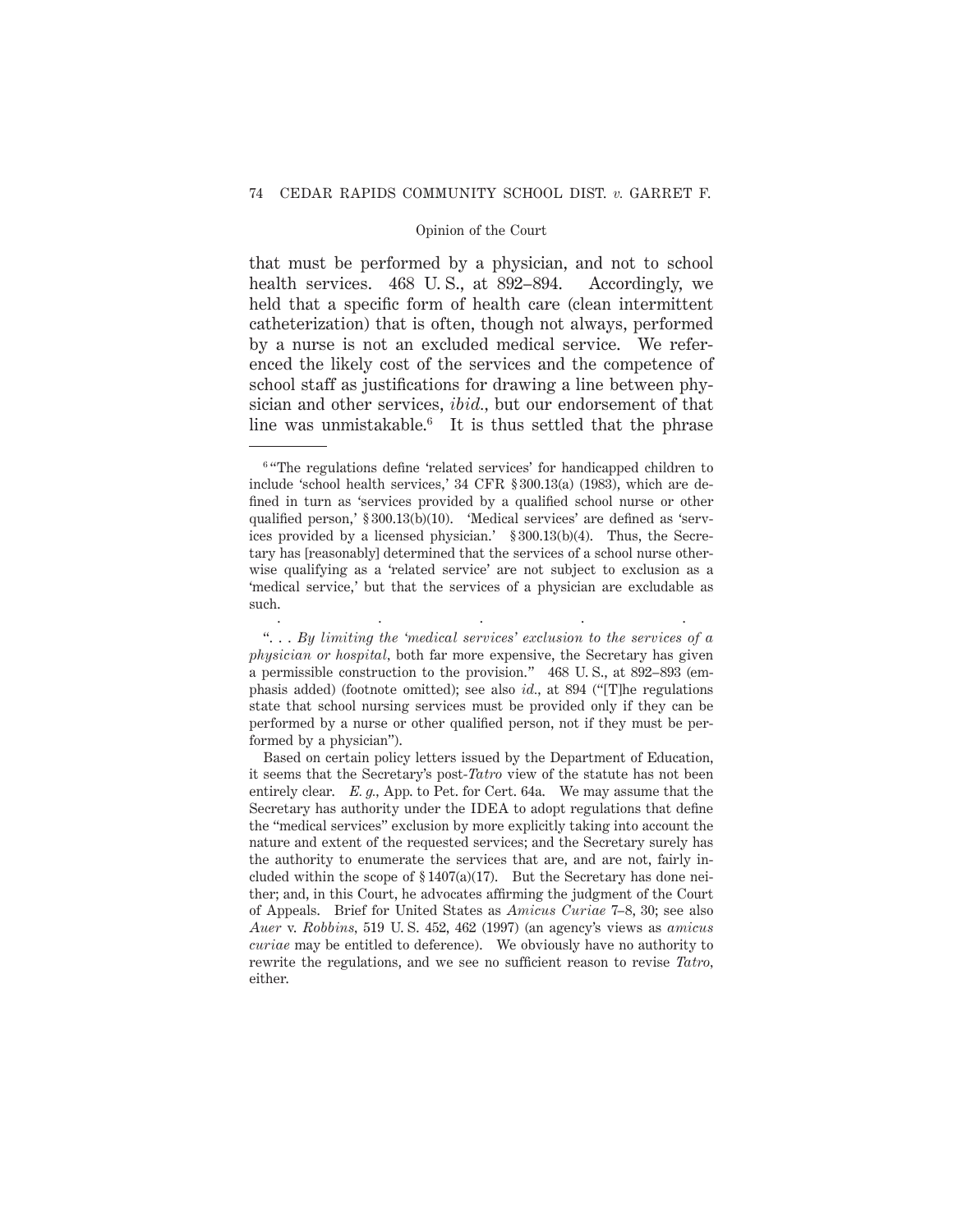"medical services" in  $$1401(a)(17)$  does not embrace all forms of care that might loosely be described as "medical" in other contexts, such as a claim for an income tax deduction. See 26 U. S. C. § 213(d)(1) (1994 ed. and Supp. II) (defining "medical care").

The District does not ask us to define the term so broadly. Indeed, the District does not argue that any of the items of care that Garret needs, considered individually, could be excluded from the scope of 20 U.S.C.  $\S 1401(a)(17)$ .<sup>7</sup> It could not make such an argument, considering that one of the services Garret needs (catheterization) was at issue in *Tatro,* and the others may be provided competently by a school nurse or other trained personnel. See App. to Pet. for Cert. 15a, 52a. As the ALJ concluded, most of the requested services are already provided by the District to other students, and the in-school care necessitated by Garret's ventilator dependency does not demand the training, knowledge, and judgment of a licensed physician. *Id.,* at 51a–52a. While more extensive, the in-school services Garret needs are no more "medical" than was the care sought in *Tatro.*

Instead, the District points to the combined and continuous character of the required care, and proposes a test under which the outcome in any particular case would "depend upon a series of factors, such as [1] whether the care is continuous or intermittent, [2] whether existing school health personnel can provide the service, [3] the cost of the service, and [4] the potential consequences if the service is not properly performed." Brief for Petitioner 11; see also *id.,* at 34–35.

The District's multifactor test is not supported by any recognized source of legal authority. The proposed factors can be found in neither the text of the statute nor the regulations that we upheld in *Tatro.* Moreover, the District offers no explanation why these characteristics make one service

<sup>7</sup> See Tr. of Oral Arg. 4–5, 12.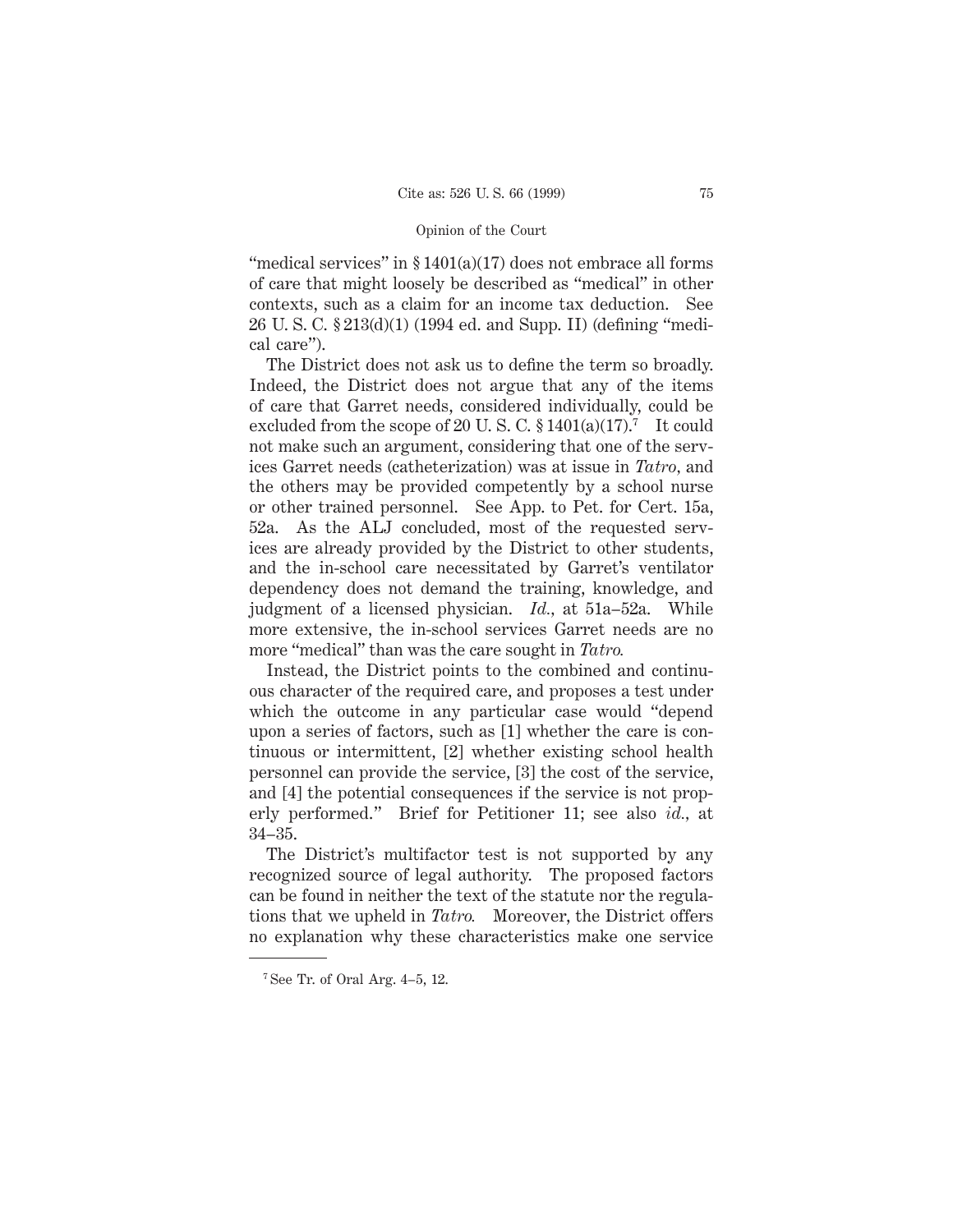any more "medical" than another. The continuous character of certain services associated with Garret's ventilator dependency has no apparent relationship to "medical" services, much less a relationship of equivalence. Continuous services may be more costly and may require additional school personnel, but they are not thereby more "medical." Whatever its imperfections, a rule that limits the medical services exemption to physician services is unquestionably a reasonable and generally workable interpretation of the statute. Absent an elaboration of the statutory terms plainly more convincing than that which we reviewed in *Tatro,* there is no good reason to depart from settled law.8

Finally, the District raises broader concerns about the financial burden that it must bear to provide the services that Garret needs to stay in school. The problem for the District in providing these services is not that its staff cannot be trained to deliver them; the problem, the District contends, is that the existing school health staff cannot meet all of their

<sup>&</sup>lt;sup>8</sup>At oral argument, the District suggested that we first consider the nature of the requested service (either "medical" or not); then, if the service is "medical," apply the multifactor test to determine whether the service is an excluded physician service or an included school nursing service under the Secretary of Education's regulations. See Tr. of Oral Arg. 7, 13–14. Not only does this approach provide no additional guidance for identifying "medical" services, it is also disconnected from both the statutory text and the regulations we upheld in *Irving Independent School Dist.* v. *Tatro,* 468 U. S. 883 (1984). "Medical" services are generally *excluded* from the statute, and the regulations elaborate on that statutory term. No authority cited by the District requires an additional inquiry if the requested service is both "related" and non-"medical." Even if § 1401(a)(17) demanded an additional step, the factors proposed by the District are hardly more useful in identifying "nursing" services than they are in identifying "medical" services; and the District cannot limit educational access simply by pointing to the limitations of existing staff. As we noted in *Tatro,* the IDEA requires schools to hire specially trained personnel to meet disabled student needs. *Id.,* at 893.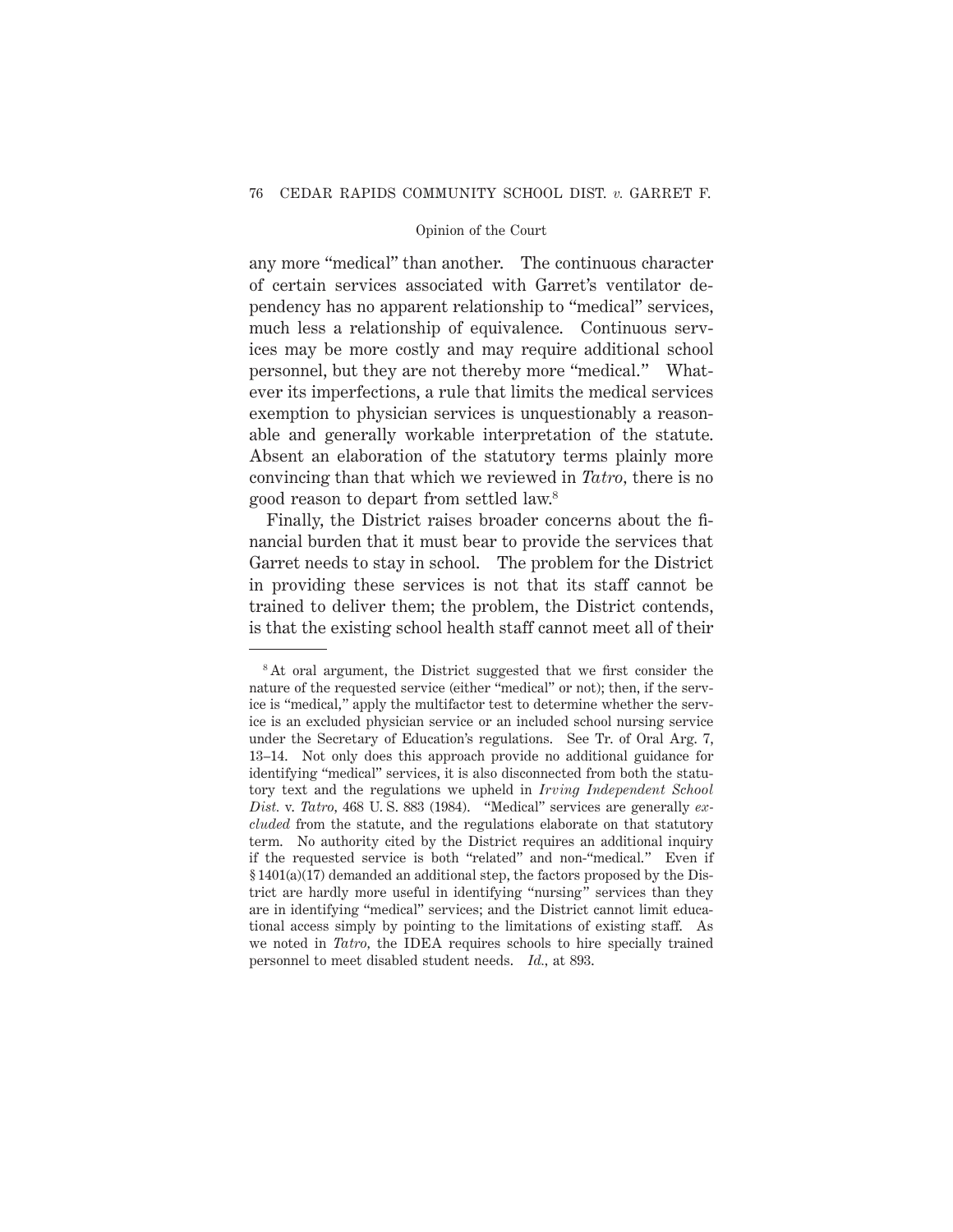responsibilities and provide for Garret at the same time.9 Through its multifactor test, the District seeks to establish a kind of undue-burden exemption primarily based on the cost of the requested services. The first two factors can be seen as examples of cost-based distinctions: Intermittent care is often less expensive than continuous care, and the use of existing personnel is cheaper than hiring additional employees. The third factor—the cost of the service would then encompass the first two. The relevance of the fourth factor is likewise related to cost because extra care may be necessary if potential consequences are especially serious.

The District may have legitimate financial concerns, but our role in this dispute is to interpret existing law. Defining "related services" in a manner that *accommodates* the cost concerns Congress may have had, cf. *Tatro,* 468 U. S., at 892, is altogether different from using cost *itself* as the definition. Given that  $$1401(a)(17)$  does not employ cost in its definition of "related services" or excluded "medical services," accepting the District's cost-based standard as the sole test for determining the scope of the provision would require us to engage in judicial lawmaking without any guidance from Congress. It would also create some tension with the purposes of the IDEA. The statute may not require public schools to maximize the potential of disabled students com-

<sup>9</sup> See Tr. of Oral Arg. 4–5, 13; Brief for Petitioner 6–7, 9. The District, however, will not necessarily need to hire an additional employee to meet Garret's needs. The District already employs a one-on-one teacher associate (TA) who assists Garret during the schoolday. See App. to Pet. for Cert. 26a–27a. At one time, Garret's TA was a licensed practical nurse (LPN). In light of the state Board of Nursing's recent ruling that the District's registered nurses may decide to delegate Garret's care to an LPN, see Brief for United States as *Amicus Curiae* 9–10 (filed Apr. 22, 1998), the dissent's future-cost estimate is speculative. See App. to Pet. for Cert. 28a, 58a–60a (if the District could assign Garret's care to a TA who is also an LPN, there would be "a minimum of additional expense").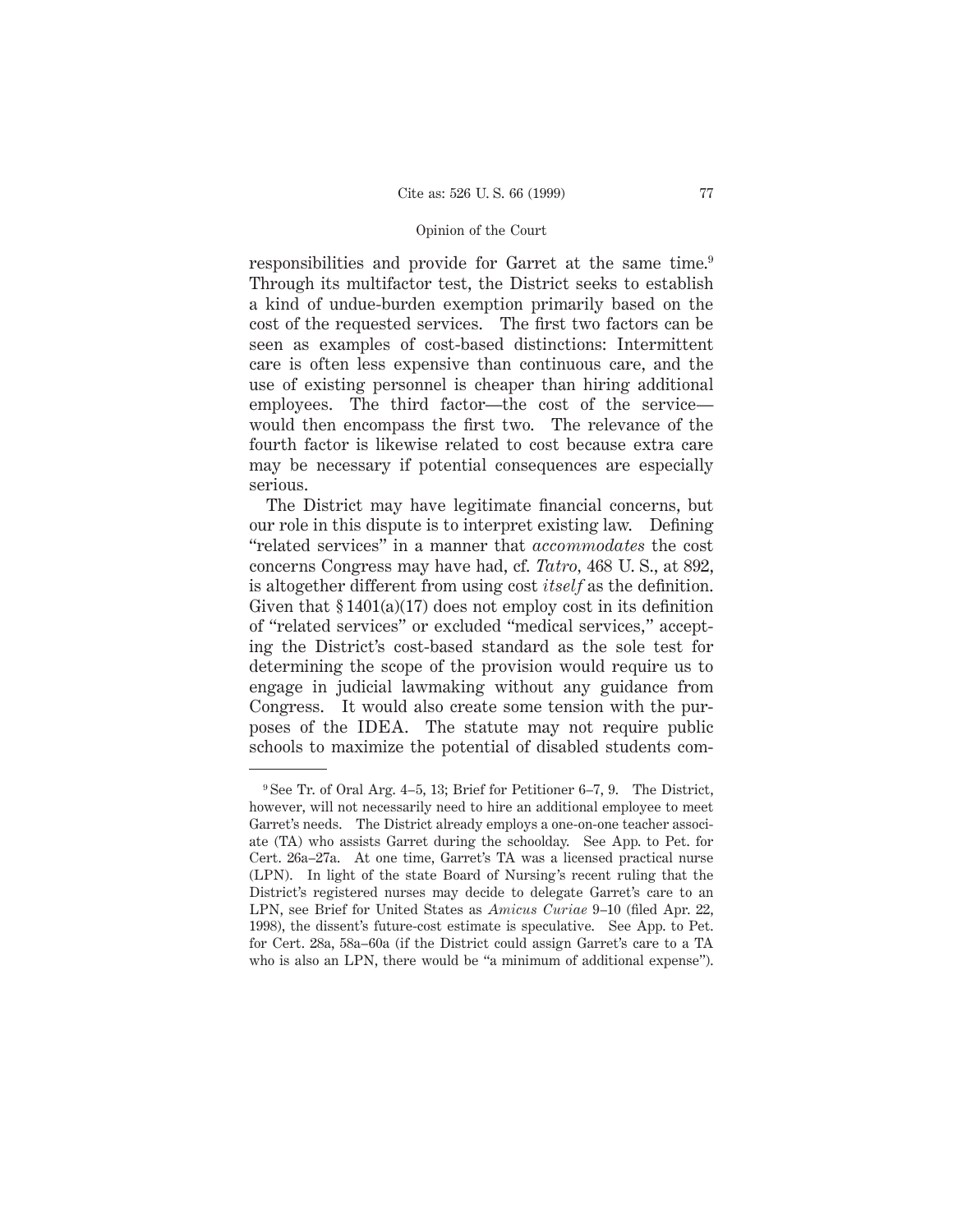mensurate with the opportunities provided to other children, see *Rowley,* 458 U. S., at 200; and the potential financial burdens imposed on participating States may be relevant to arriving at a sensible construction of the IDEA, see *Tatro,* 468 U. S., at 892. But Congress intended "to open the door of public education" to all qualified children and "require[d] participating States to educate handicapped children with nonhandicapped children whenever possible." *Rowley,* 458 U. S., at 192, 202; see *id.,* at 179–181; see also *Honig* v. *Doe,* 484 U. S. 305, 310–311, 324 (1988); §§ 1412(1), (2)(C), (5)(B).10

<sup>&</sup>lt;sup>10</sup> The dissent's approach, which seems to be even broader than the District's, is unconvincing. The dissent's rejection of our unanimous decision in *Tatro* comes 15 years too late, see *Patterson* v. *McLean Credit Union,* 491 U. S. 164, 172–173 (1989) (*stare decisis* has "special force" in statutory interpretation), and it offers nothing constructive in its place. Aside from rejecting a "provider-specific approach," the dissent cites unrelated statutes and offers a circular definition of "medical services." *Post,* at 81 (opinion of Thomas, J.) (" 'services' that are 'medical' in 'nature' "). Moreover, the dissent's approach apparently would exclude most ordinary school nursing services of the kind routinely provided to nondisabled children; that anomalous result is not easily attributable to congressional intent. See *Tatro,* 468 U. S., at 893.

In a later discussion the dissent does offer a specific proposal: that we now interpret (or rewrite) the Secretary's regulations so that school districts need only provide disabled children with "health-related services that school nurses can perform as part of their normal duties." *Post,* at 85. The District does not dispute that its nurses "can perform" the requested services, so the dissent's objection is that District nurses would not be performing their "normal duties" if they met Garret's needs. That is, the District would need an "additional employee." *Ibid.* This proposal is functionally similar to a proposed regulation—ultimately withdrawn—that would have replaced the "school health services" provision. See 47 Fed. Reg. 33838, 33854 (1982) (the statute and regulations may not be read to affect legal obligations to make available to handicapped children services, including school health services, made available to nonhandicapped children). The dissent's suggestion is unacceptable for several reasons. Most important, such revisions of the regulations are better left to the Secretary, and an additional staffing need is generally not a sufficient objection to the requirements of § 1401(a)(17). See n. 8, *supra.*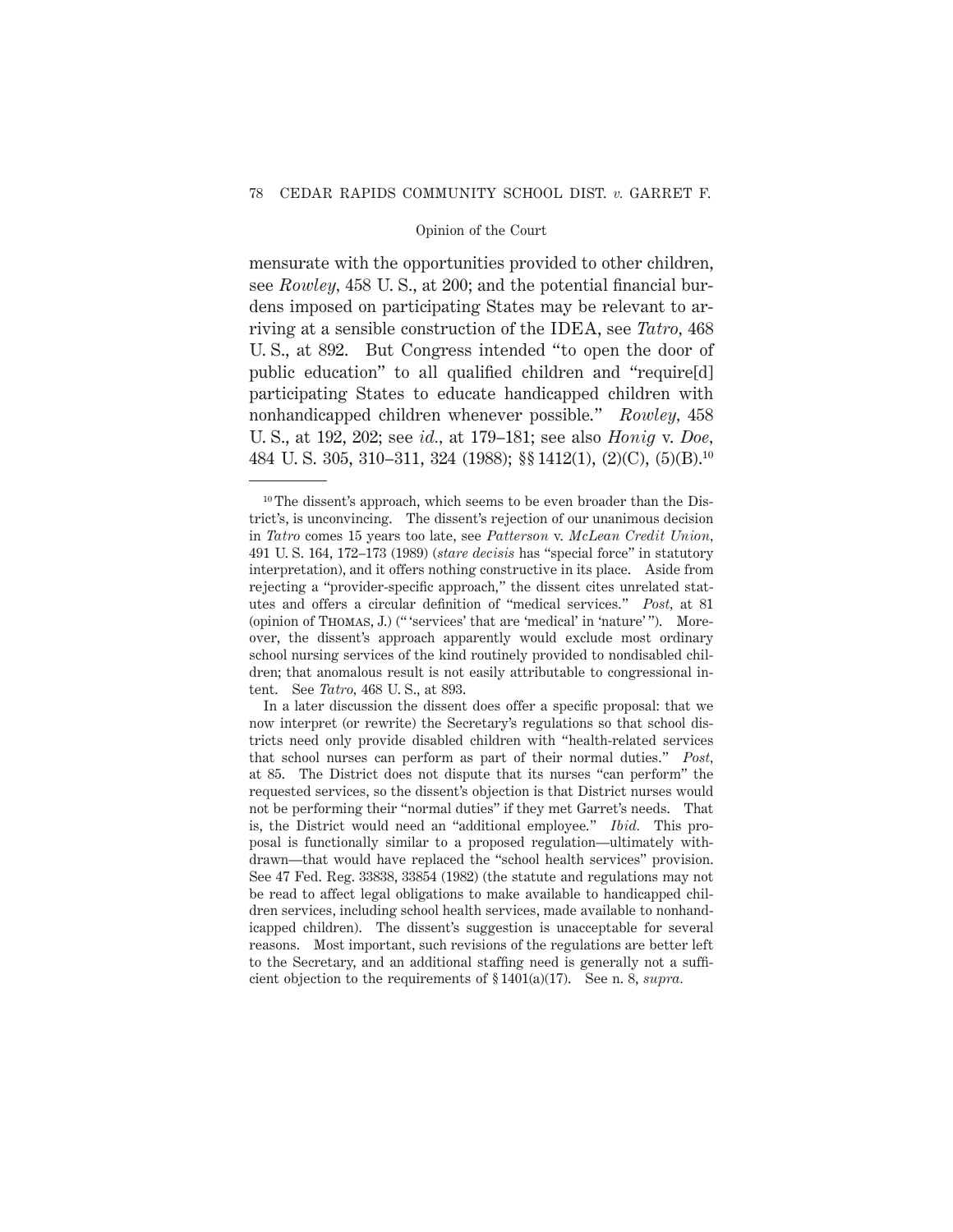This case is about whether meaningful access to the public schools will be assured, not the level of education that a school must finance once access is attained. It is undisputed that the services at issue must be provided if Garret is to remain in school. Under the statute, our precedent, and the purposes of the IDEA, the District must fund such "related services" in order to help guarantee that students like Garret are integrated into the public schools.

The judgment of the Court of Appeals is accordingly

*Affirmed.*

JUSTICE THOMAS, with whom JUSTICE KENNEDY joins, dissenting.

The majority, relying heavily on our decision in *Irving Independent School Dist.* v. *Tatro,* 468 U. S. 883 (1984), concludes that the Individuals with Disabilities Education Act (IDEA), 20 U. S. C. § 1400 *et seq.,* requires a public school district to fund continuous, one-on-one nursing care for disabled children. Because *Tatro* cannot be squared with the text of IDEA, the Court should not adhere to it in this case. Even assuming that *Tatro* was correct in the first instance, the majority's extension of it is unwarranted and ignores the constitutionally mandated rules of construction applicable to legislation enacted pursuant to Congress' spending power.

I

As the majority recounts, *ante,* at 68, IDEA authorizes the provision of federal financial assistance to States that agree to provide, *inter alia,* "special education and related services" for disabled children. § 1401(a)(18). In *Tatro, supra,* we held that this provision of IDEA required a school district to provide clean intermittent catheterization to a disabled child several times a day. In so holding, we relied on Department of Education regulations, which we concluded had reasonably interpreted IDEA's definition of "related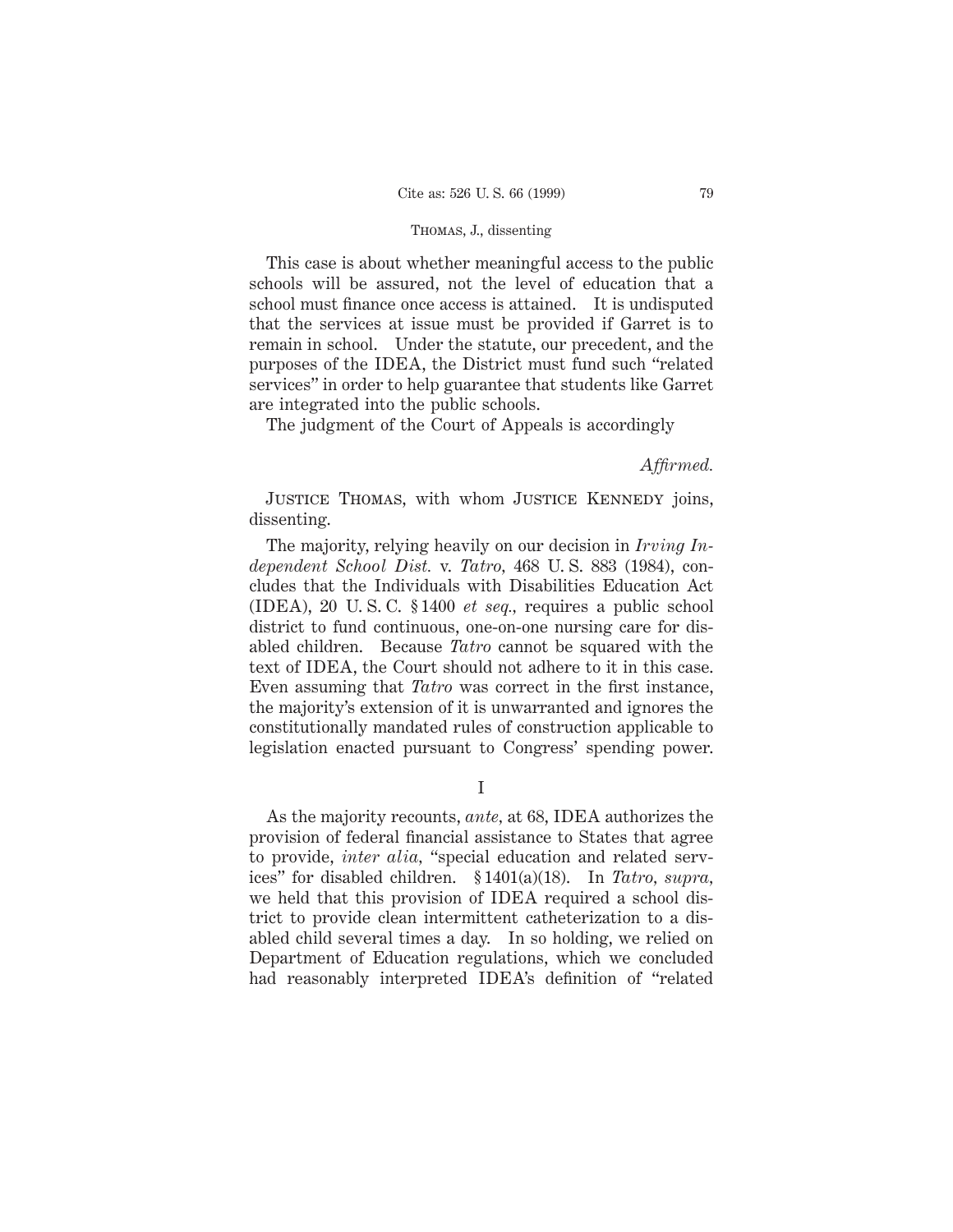services"<sup>1</sup> to require school districts in participating States to provide "school nursing services" (of which we assumed catheterization was a subcategory) but not "services of a physician." *Id.,* at 892–893. This holding is contrary to the plain text of IDEA, and its reliance on the Department of Education's regulations was misplaced.

# A

Before we consider whether deference to an agency regulation is appropriate, "we first ask whether Congress has 'directly spoken to the precise question at issue. If the intent of Congress is clear, that is the end of the matter; for the court, as well as the agency, must give effect to the unambiguously expressed intent of Congress.'" National Credit *Union Admin.* v. *First Nat. Bank & Trust Co.,* 522 U. S. 479, 499–500 (1998) (quoting *Chevron U. S. A. Inc.* v. *Natural Resources Defense Council, Inc.,* 467 U. S. 837, 842–843 (1984)).

Unfortunately, the Court in *Tatro* failed to consider this necessary antecedent question before turning to the Department of Education's regulations implementing IDEA's related services provision. The Court instead began "with the regulations of the Department of Education, which," it said, "are entitled to deference." 468 U. S., at 891–892. The Court need not have looked beyond the text of IDEA, which expressly indicates that school districts are not required to provide medical services, except for diagnostic and evaluation purposes. 20 U.S.C.  $$1401(a)(17)$ . The majority asserts that *Tatro* precludes reading the term "medical serv-

<sup>1</sup> IDEA currently defines "related services" as "transportation, and such developmental, corrective, and other supportive services (including speech pathology and audiology, psychological services, physical and occupational therapy, recreation, including therapeutic recreation, social work services, counseling services, including rehabilitation counseling, and medical services, *except that such medical services shall be for diagnostic and evaluation purposes only*) as may be required to assist a child with a disability to benefit from special education  $\ldots$ ." 20 U.S.C. § 1401(a)(17) (emphasis added).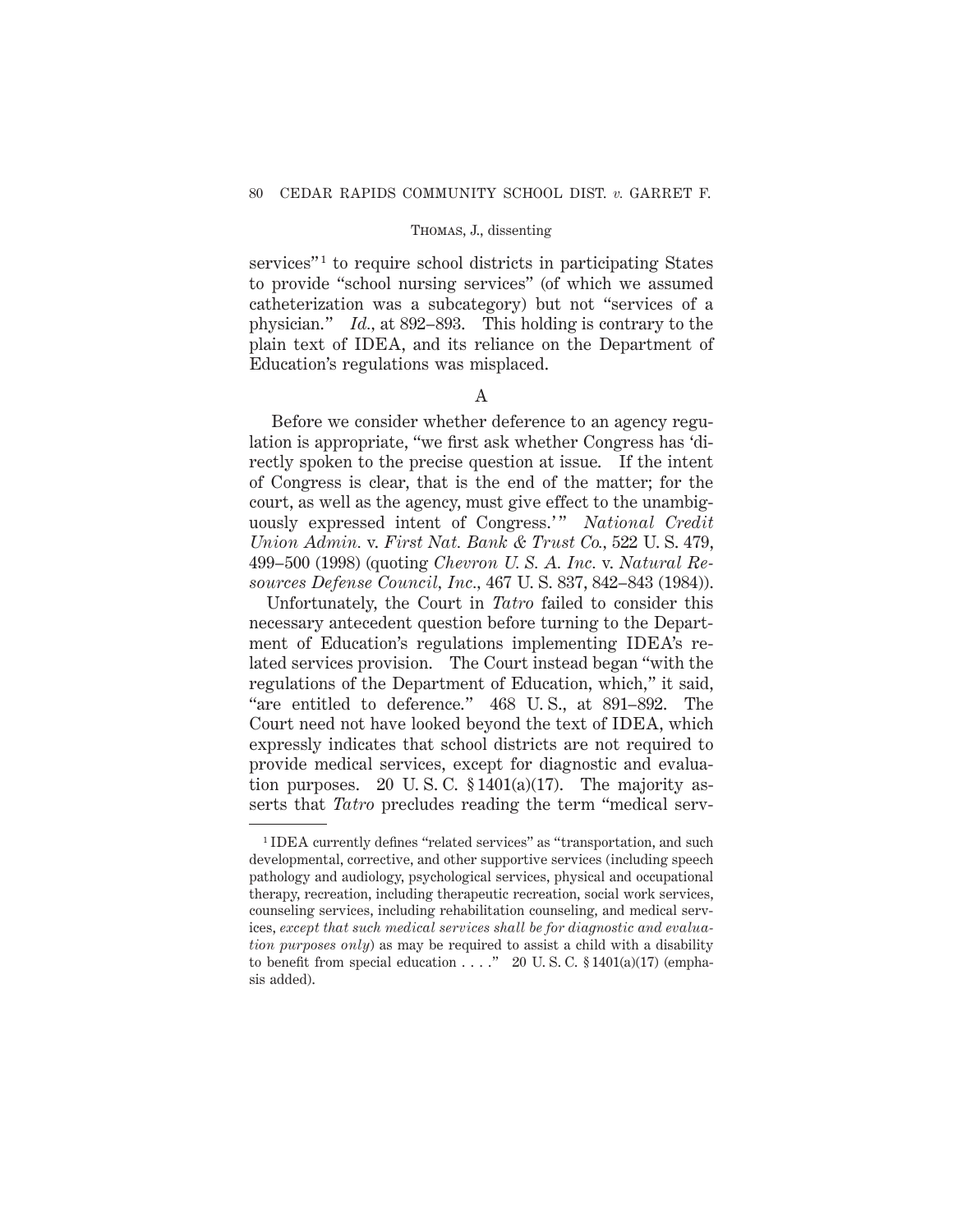ices" to include "all forms of care that might loosely be described as 'medical.'" *Ante*, at 75. The majority does not explain, however, why "services" that are "medical" in nature are not "medical services." Not only is the definition that the majority rejects consistent with other uses of the term in federal law,<sup>2</sup> it also avoids the anomalous result of holding that the services at issue in *Tatro* (as well as in this case), while not "medical services," would nonetheless qualify as medical care for federal income tax purposes. *Ante,* at 74–75.

The primary problem with *Tatro,* and the majority's reliance on it today, is that the Court focused on the provider of the services rather than the services themselves. We do not typically think that automotive services are limited to those provided by a mechanic, for example. Rather, anything done to repair or service a car, no matter who does the work, is thought to fall into that category. Similarly, the term "food service" is not generally thought to be limited to work performed by a chef. The term "medical" similarly does not support *Tatro*'s provider-specific approach, but encompasses services that are "of, *relating to, or concerned with* physicians *or* with the practice of medicine." See Webster's Third New International Dictionary 1402 (1986) (emphasis added); see also *id.,* at 1551 (defining "nurse" as "a person skilled in caring for and waiting on the infirm, the injured, or the sick; *specif:* one esp. trained to carry out such duties under the supervision of a physician").

 $2$  See, *e. g.*, 38 U.S.C.  $\S 1701(6)$  ("The term 'medical services' includes, in addition to medical examination, treatment, and rehabilitative services— . . . surgical services, dental services ..., optometric and podiatric services, ... preventive health services, ... [and] such consultation, professional counseling, training, and mental health services as are necessary in connection with the treatment");  $\S 101(28)$  ("The term 'nursing home care" means the accommodation of convalescents . . . who require nursing care and related medical services"); 26 U. S. C. § 213(d)(1) ("The term 'medical care' means amounts paid—. . . for the diagnosis, cure, mitigation, treatment, or prevention of disease").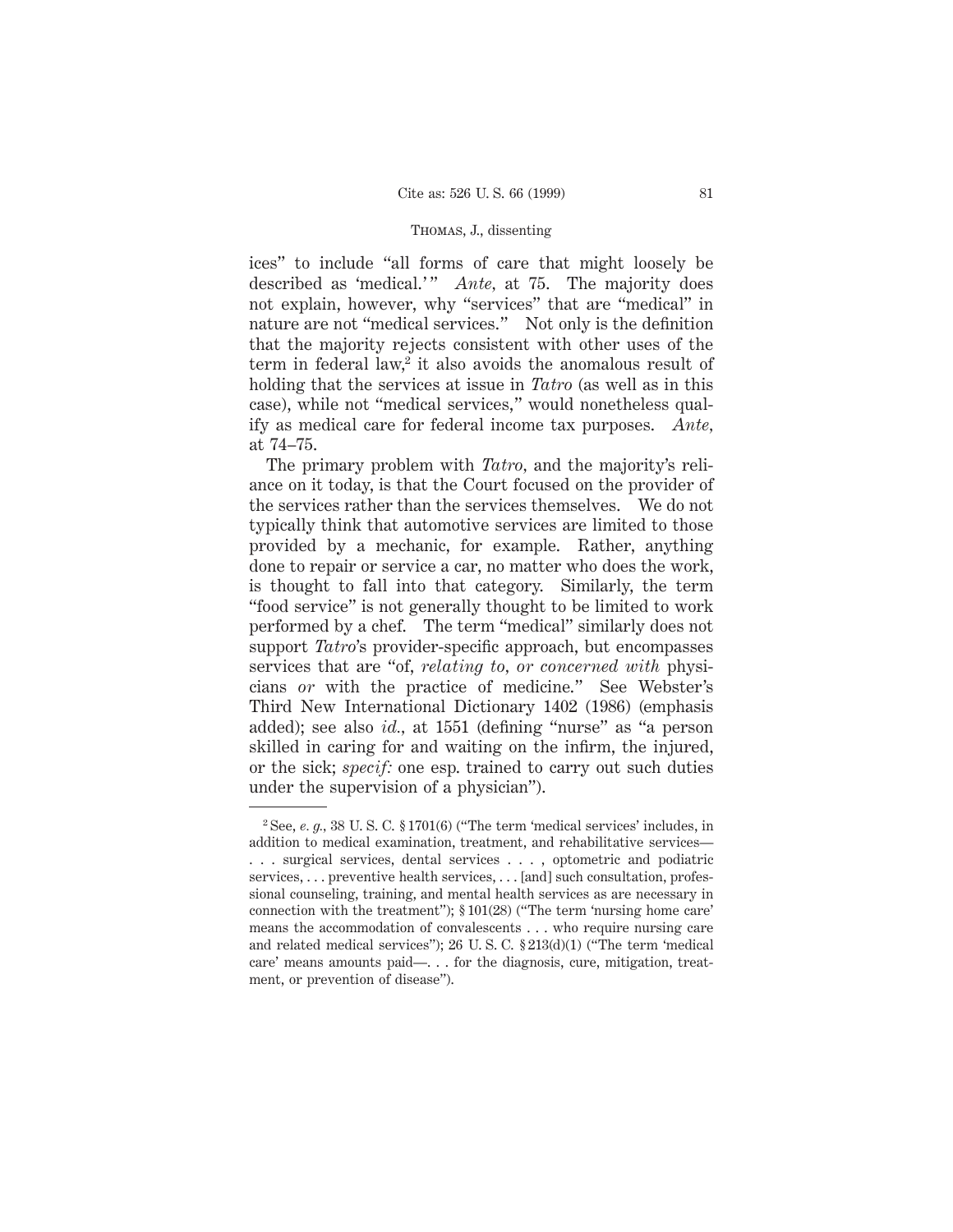IDEA's structure and purpose reinforce this textual interpretation. Congress enacted IDEA to increase the *educational* opportunities available to disabled children, not to provide medical care for them. See 20 U. S. C. § 1400(c) ("It is the purpose of this chapter to assure that all children with disabilities have . . . a free appropriate public education"); see also § 1412 ("In order to qualify for assistance . . . a State shall demonstrate . . . [that it] has in effect a policy that assures all children with disabilities the right to a free appropriate public education"); *Board of Ed. of Hendrick Hudson Central School Dist., Westchester Cty.* v. *Rowley,* 458 U. S. 176, 179 (1982) ("The Act represents an ambitious federal effort to promote the education of handicapped children"). As such, where Congress decided to require a supportive service—including speech pathology, occupational therapy, and audiology—that appears "medical" in nature, it took care to do so explicitly. See § 1401(a)(17). Congress specified these services precisely because it recognized that they would otherwise fall under the broad "medical services" exclusion. Indeed, when it crafted the definition of related services, Congress could have, but chose not to, include "nursing services" in this list.

B

*Tatro* was wrongly decided even if the phrase "medical services" was subject to multiple constructions, and therefore, deference to any reasonable Department of Education regulation was appropriate. The Department of Education has never promulgated regulations defining the scope of IDEA's "medical services" exclusion. One year before *Tatro* was decided, the Secretary of Education issued proposed regulations that defined excluded medical services as "services relating to the practice of medicine." 47 Fed. Reg. 33838 (1982). These regulations, which represent the Department's only attempt to define the disputed term, were never adopted. Instead, "[t]he regulations actually define only those 'medical services' that *are* owed to handicapped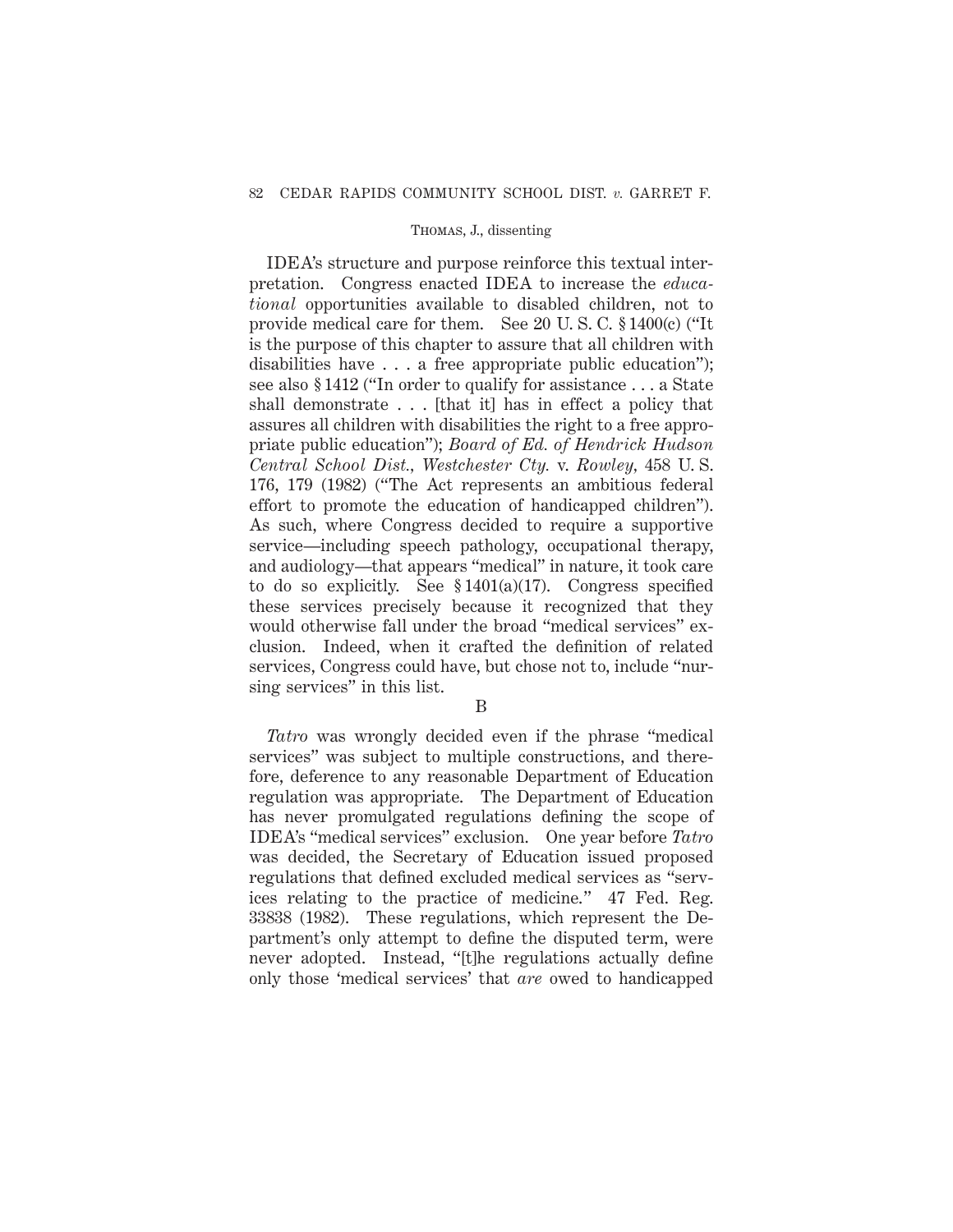children," *Tatro,* 468 U. S., at 892, n. 10 (emphasis in original), not those that *are not.* Now, as when *Tatro* was decided, the regulations require districts to provide services performed " 'by a licensed physician to determine a child's medically related handicapping condition which results in the child's need for special education and related services.'" *Ibid.* (quoting 34 CFR § 300.13(b)(4) (1983), recodified and amended as 34 CFR § 300.16(b)(4) (1998).

Extrapolating from this regulation, the *Tatro* Court presumed that this meant that "'medical services' not owed under the statute are those 'services by a licensed physician' that serve other purposes." *Tatro, supra,* at 892, n. 10 (emphasis deleted). The Court, therefore, did not defer to the regulation itself, but rather relied on an inference drawn from it to speculate about how a regulation might read if the Department of Education promulgated one. Deference in those circumstances is impermissible. We cannot defer to a regulation that does not exist.3

### II

Assuming that *Tatro* was correctly decided in the first instance, it does not control the outcome of this case. Because IDEA was enacted pursuant to Congress' spending power, *Rowley, supra,* at 190, n. 11, our analysis of the statute in this case is governed by special rules of construction. We have repeatedly emphasized that, when Congress places conditions on the receipt of federal funds, "it must do so unambiguously." *Pennhurst State School and Hospital* v. *Hal-*

<sup>3</sup> Nor do I think that it is appropriate to defer to the Department of Education's litigating position in this case. The agency has had ample opportunity to address this problem but has failed to do so in a formal regulation. Instead, it has maintained conflicting positions about whether the services at issue in this case are required by IDEA. See *ante,* at 74, n. 6. Under these circumstances, we should not assume that the litigating position reflects the "agency's fair and considered judgment." *Auer* v. *Robbins,* 519 U. S. 452, 462 (1997).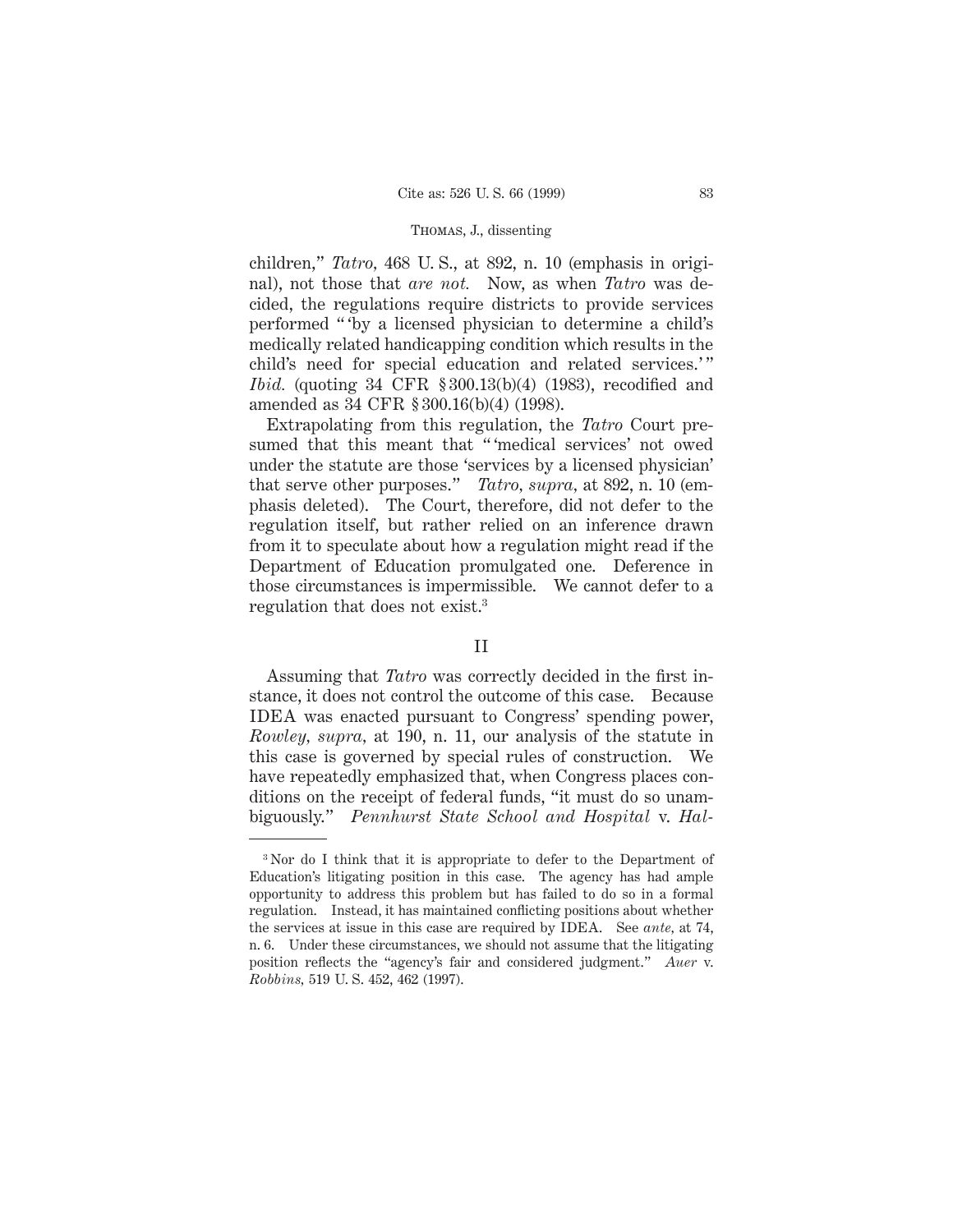*derman,* 451 U. S. 1, 17 (1981). See also *Rowley, supra,* at 190, n. 11; *South Dakota* v. *Dole,* 483 U. S. 203, 207 (1987); *New York* v. *United States,* 505 U. S. 144, 158 (1992). This is because a law that "condition[s] an offer of federal funding on a promise by the recipient . . . amounts essentially to a contract between the Government and the recipient of funds." *Gebser* v. *Lago Vista Independent School Dist.,* 524 U. S. 274, 286 (1998). As such, "[t]he legitimacy of Congress' power to legislate under the spending power . . . rests on whether the State voluntarily and knowingly accepts the terms of the 'contract.' There can, of course, be no knowing acceptance if a State is unaware of the conditions or is unable to ascertain what is expected of it." *Pennhurst, supra,* at 17 (citations omitted). It follows that we must interpret Spending Clause legislation narrowly, in order to avoid saddling the States with obligations that they did not anticipate.

The majority's approach in this case turns this Spending Clause presumption on its head. We have held that, in enacting IDEA, Congress wished to require "States to educate handicapped children with nonhandicapped children whenever possible," *Rowley, supra,* at 202. Congress, however, also took steps to limit the fiscal burdens that States must bear in attempting to achieve this laudable goal. These steps include requiring States to provide an education that is only "appropriate" rather than requiring them to maximize the potential of disabled students, see 20 U. S. C. § 1400(c); *Rowley, supra,* at 200, recognizing that integration into the public school environment is not always possible, see § 1412(5), and clarifying that, with a few exceptions, public schools need not provide "medical services" for disabled students, §§ 1401(a)(17) and (18).

For this reason, we have previously recognized that Congress did not intend to "impos[e] upon the States a burden of unspecified proportions and weight" in enacting IDEA. *Rowley, supra,* at 190, n. 11. These federalism concerns require us to interpret IDEA's related services provision, con-